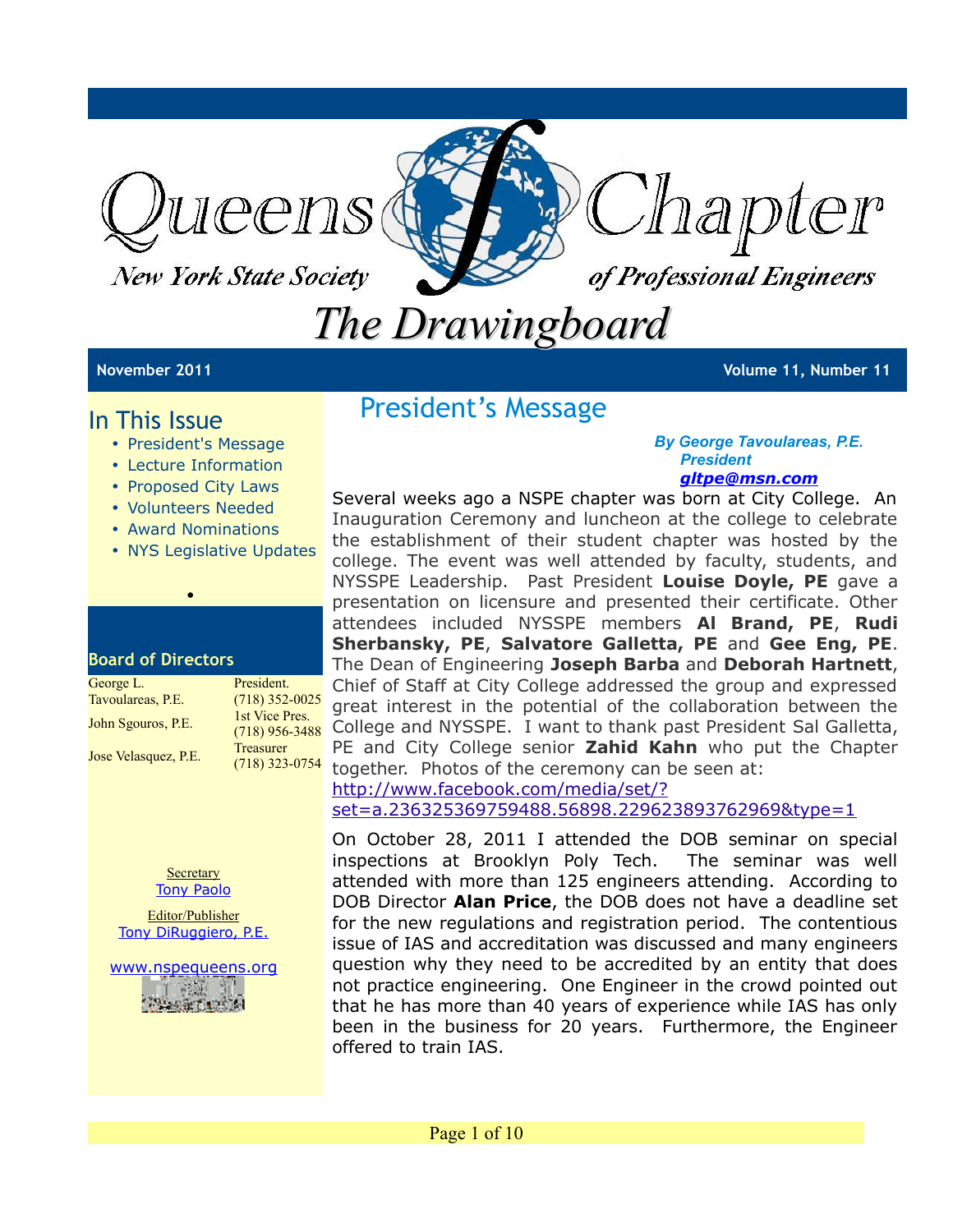#### **Immediate Past Presidents**

|                    | 2008/2010          |
|--------------------|--------------------|
| Chris Petallides.  | 2004/2005          |
| P.E.               | 1998/2000          |
|                    | $(718)$ 961-4342   |
| <b>Brian Flynn</b> | 2006/2008          |
| P.E.               | $(718)$ 707-0416   |
| John Zurita,       | 2002/2003          |
| P.E.               | $(718)$ 756-0320   |
| Sal Galletta,      | 2000/2002          |
| P.E.               | $(212) 788 - 8199$ |
| Joel Miele, Jr.,   | 1996/1998          |
| P.E.               | $(718) 894 - 2222$ |
| Chris Sideris.     | 1994/1996          |
| P.E.               | $(718)$ 224-9091   |
| Robert Lo Pinto.   | 1990/1992          |
| P.E.               | (718) 746-7122     |
|                    |                    |

#### **Directors 2008-2010**

| <b>Gregory Georges, PE</b> | $(718)$ 274-4800   |
|----------------------------|--------------------|
| Mike Karantinidis,         | $(718)$ 482-0800   |
| P.E.                       |                    |
| John Kepertis, P.E.        | $(718)$ 343-6989   |
| Saeed Ainechi, P.E.        | $(718) 544 - 7878$ |
| Issam Aburafeh, P.E.       | $(718)$ 276-9200   |

#### **Directors 2008-2009**

| James Manoussoff,<br>P.E. |                    |
|---------------------------|--------------------|
| Bernard Haber, P.E.       | $(718)$ 224 2146   |
| Eliot Shapiro, P.E.       | $(516) 791 - 2300$ |
| Xenophon Caviris,<br>P.E. | $(516) 752 - 1687$ |
| Peter Boudouvas,<br>P.E.  | $(212)$ 594-4340   |
|                           |                    |

Robert Weiner, P.E.

I look forward to seeing you at this Thursday's meeting at Ft.Totten.

## LECTURE INFORMATION

\$20 p/person \$25- non NSPE members

November 17, 2011 7:00PM

Queens Professional Design Center,

422 Weaver Avenue, Ft. Totten, Bayside, Queens, NY

#### **Alfred Trinidad,**

#### Supervisor of the Rooftop Unit for the NYC Fire Department

Mr Trinidad will discuss the NYC Fire Code, FC504 which was enacted on July 1, 2008. In summary, this section requires that rooftops of buildings 100 feet or less in height be provided with six foot wide roof access points along sides of the building that are accessible to fire apparatus access, and a six foot wide clear path that runs from the front of the building to the rear, and from side to side. Rooftop arrangements existing on July 1, 2008 that were not in compliance with these requirements were not required to be brought into compliance. Design requirements for roof top access will be discussed.

## NYC RULES PAGE

DOB Sprinkler changes; Fire Department connections to 1 and 2 family homes:

The original standard, as modified and adopted, requires fire departme sprinkler systems designed for Group R-2 and R-3 occupancies in ac standard. This rule proposes to remove the requirement for Group I family dwellings as such connections are not used under standard ope of the Fire Department of New York City. The removal of this requir reduce an unnecessary cost burden on one- and two-family homeowne

Go to the website to read more about the proposed rule. <http://www.nyc.gov/html/nycrules/html/proposed/proposed.shtml>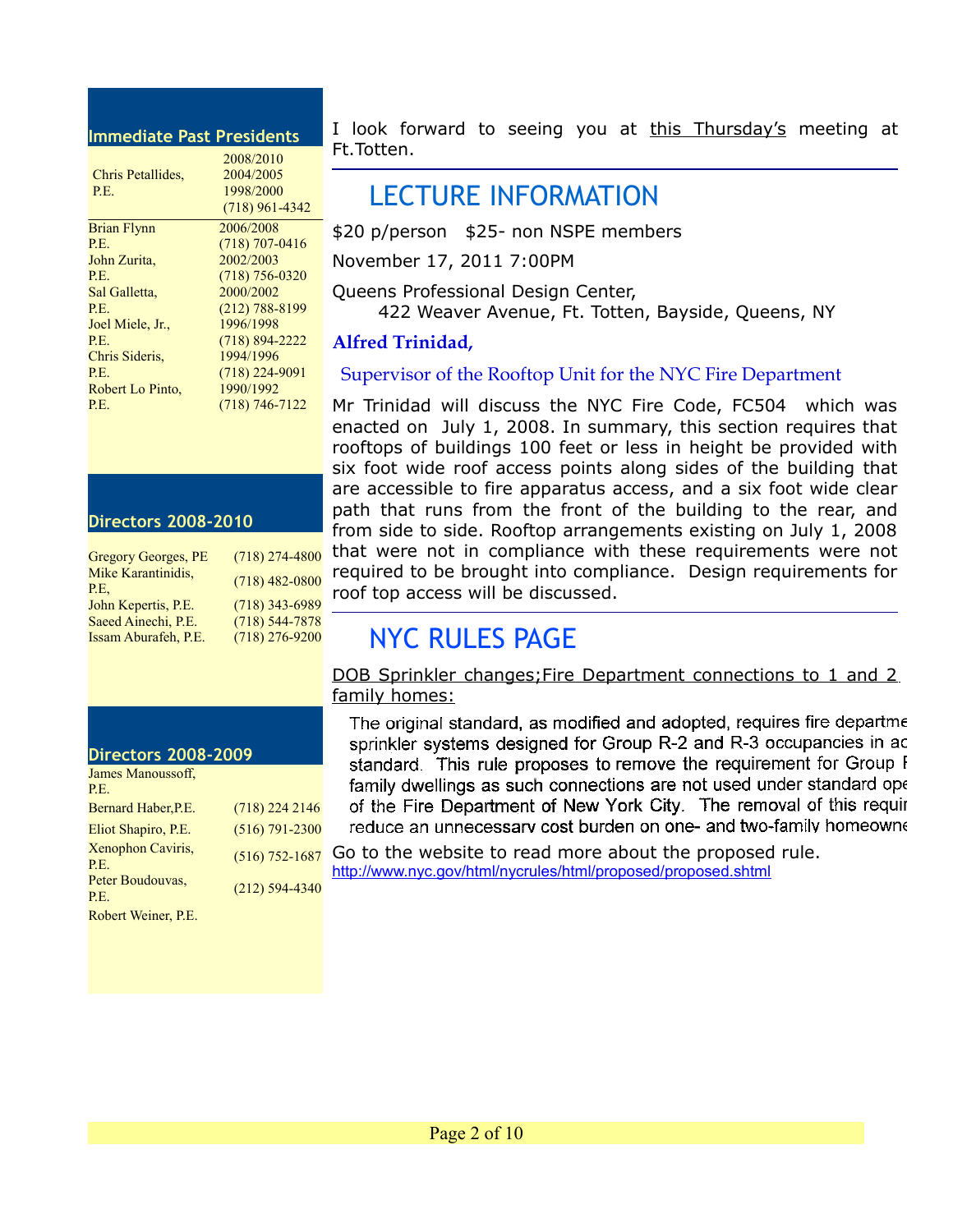## Volunteers Needed

#### **NCEES Seeks Volunteers for Fundamentals of Engineering Exam Content Review**

NCEES is currently seeking engineering professionals to participate in a content review for the Fundamentals of Engineering (FE) exam. The results of this survey will be used to update the test specifications for the exam. NCEES requires a cross section of professionals—including licensed professional engineers, academics teaching engineering courses, and engineer interns—from all engineering disciplines to complete an online survey about the fundamental knowledge and skills necessary for an engineer intern to work in a manner that safeguards the health, safety, and welfare of the public.

The survey can be completed in 30–45 minutes. Responses must be received no later than December 5, 2011. For more information, e-mail **[FEcontentreview@ncees.org](mailto:FEcontentreview@ncees.org)**.

## Award Nominations

#### **Help Us Reward Engineering Excellence!**

The NYSSPE Nominating Committee is seeking nominations for our 2012 Awards, which will be presented at the NYSSPE Annual Meeting, NYSSPE Annual Meeting, June 8, 2012 at the Holiday Inn, 232 Broadway, Saratoga Springs, NY 12866; A complete description of each award can be found here:<http://www.nysspe.org/awardnominations.php>

## NYS Legislative Update

### **New Professional Design Corporation**

On September 23, 2011 Gov. Andrew Cuomo signed into law A4581/S2987. This law creates a new type of design professional service corporation in New York State. Under current NYS law, a professional corporation practicing engineering in New York State must be owned 100% by professional engineers unless you are one of the grandfathered Incs. Under this change in the law, non licensed professionals can own a stake in the corporation provided that greater than 75% of the voting shares of the corporation shall be owned by design professionals and greater than 75% of the directors and officers shall be design professionals. This law also affects the architects, land surveyors and landscape architects. You can read this law by going to: <http://open.nysenate.gov/legislation/bill/S2987-2011>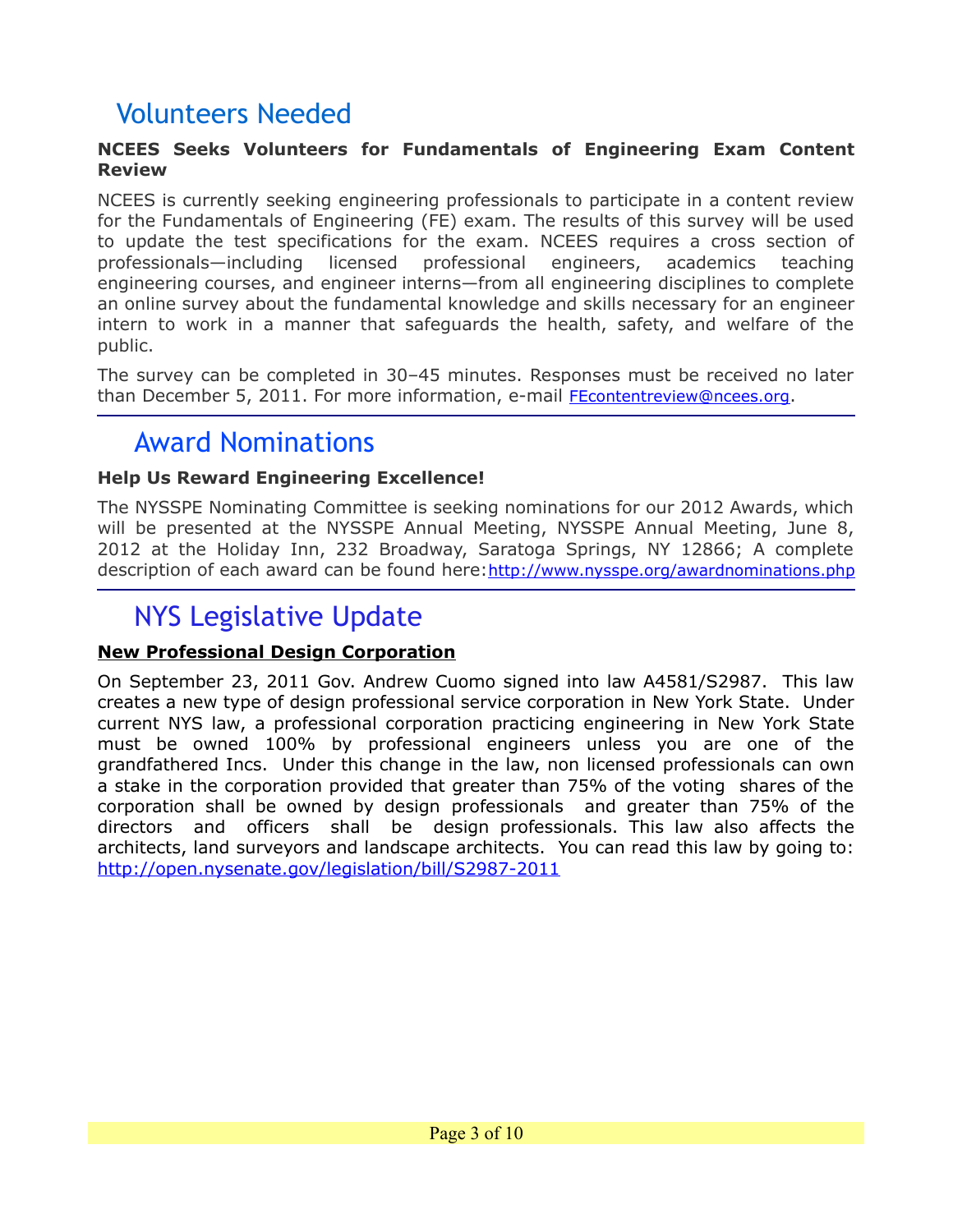## Public Comment Sought

#### **Tappan Zee Hudsion River Crossing Project**

The US Department of Transportation – Federal Highway Administration, The NYS Department of Transportation and the NYS Thruway Authority announced that the scoping process has begun for the Tappan Zee Hudson River Crossing Project and will remain open until November 15, 2011. The public is invited to view and comment on:

- Description of the project area
- Purpose & need
- Project goals & objectives
- Alternatives to be studied
- Public coordination plan
- Scope of environmental studies

[Scoping Information Packet](http://www.tzbsite.com/pdf-library/2011-10-13%20Scoping%20Information%20Packet.pdf) (4 MB) Comments on the scope of the Environmental Impact Statement may be submitted by 5:00 pm on November 15, 2011.

## Link of the Month

<http://www.gizmowatch.com/entry/20-marvels-of-modern-engineering/>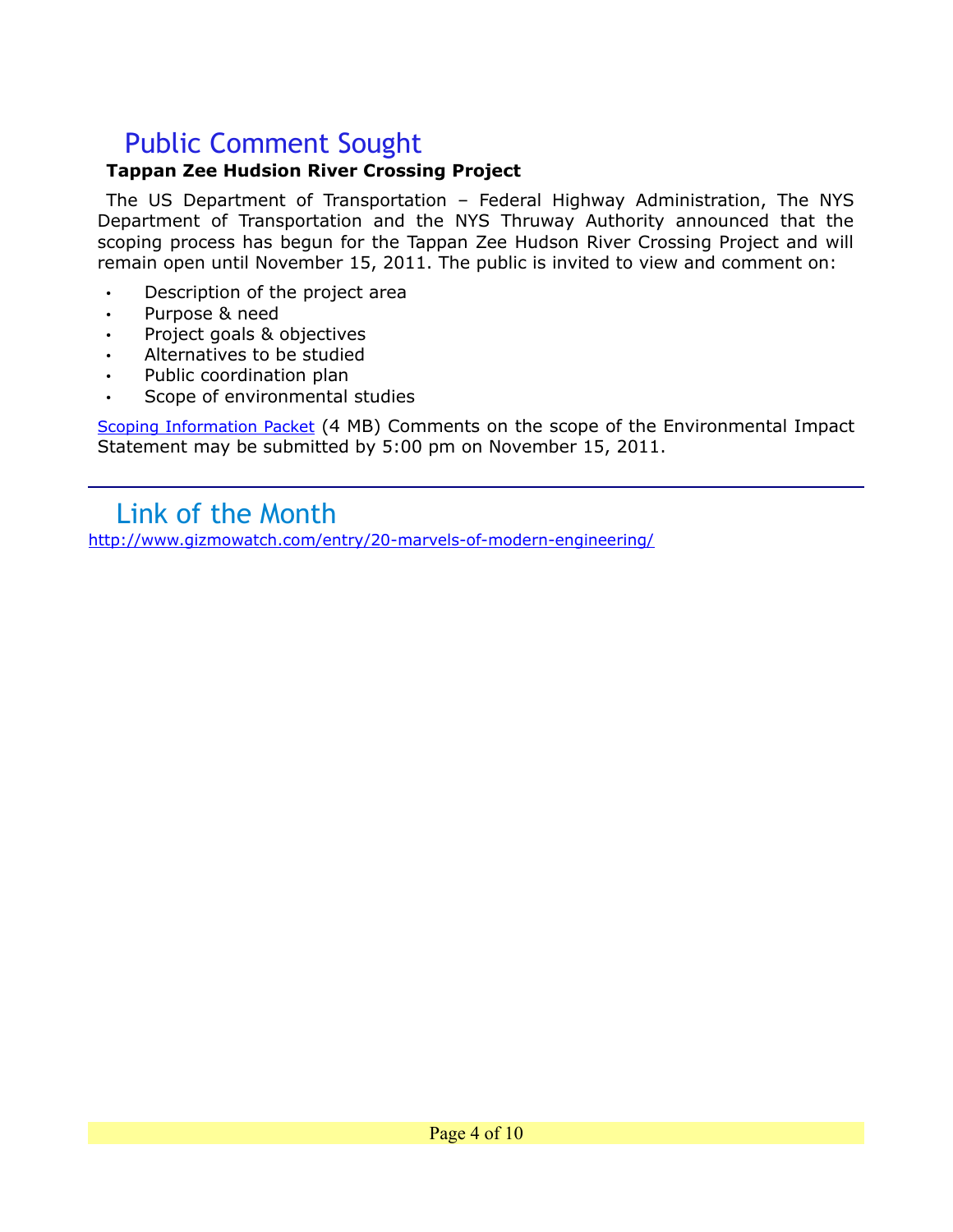## City College Inauguration Ceremony







Page 5 of 10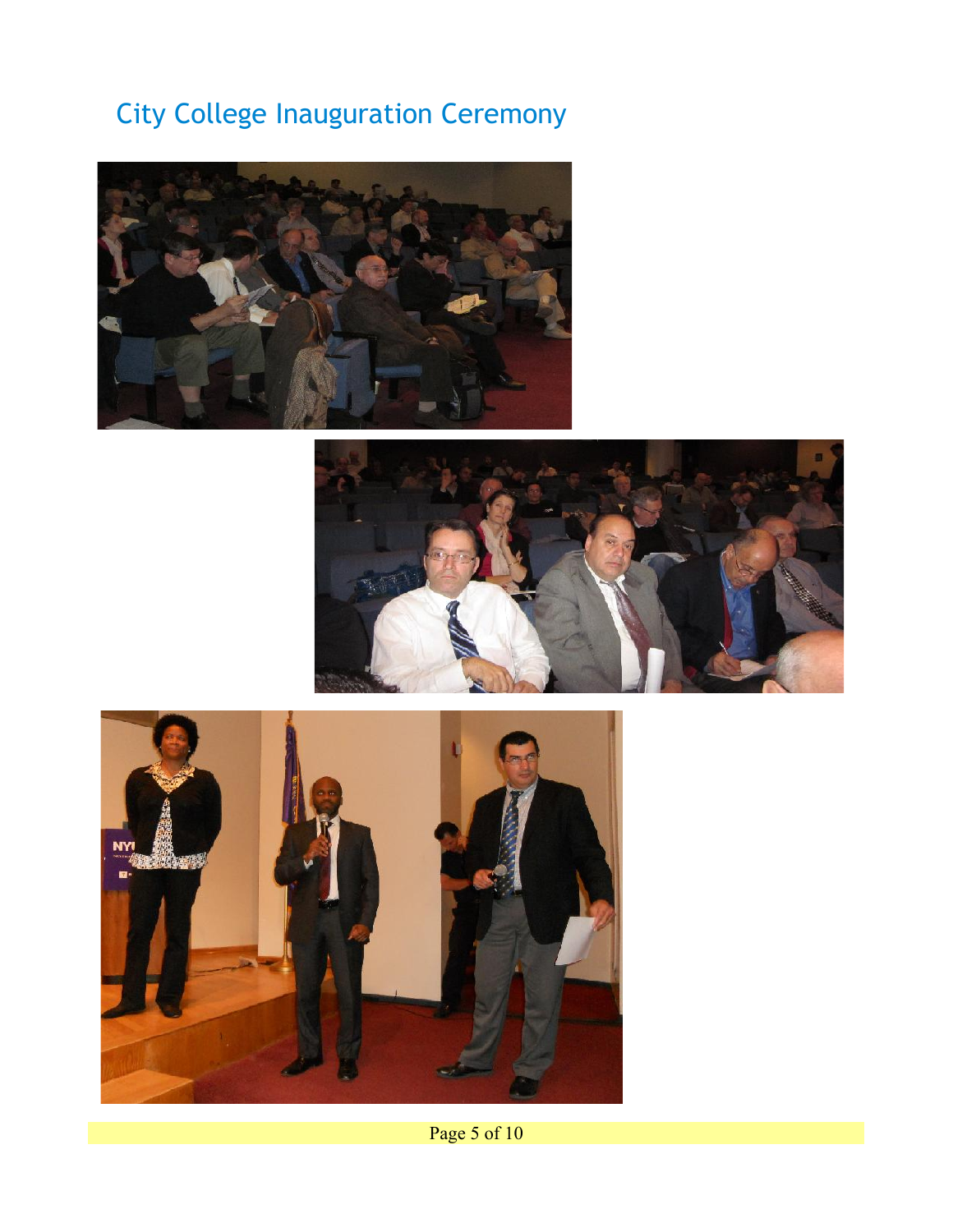

#### PROFESSIONAL DESIGN CENTER OF NEW YORK, INC **422 Weaver Ave Fort Totten, Bayside, NY 11356**

**American Institute of Architects Queens Chapter NYS Society of Professional Engineers**

**2011 P D C Lecture Series 4-11**

# Lecture

Date: Thursday. Nov. 17, 2011

Time: 7:30PM to 8:30PM- Lecture; see below

At

422 Weaver Ave. **Fort Totten, Bayside, Queens**

# **1 Continuing Education Credits**

Admission fee is \$20 NYSSPE members; \$25 for non-members. Please RSVP to: George Tavoulareas, e-mail [GLTPE@MSN.COM](mailto:GLTPE@MSN.COM)

## PRESENTED BY:

Alfred Trinidad, Supervisor of the Rooftop Unit for the NYC Fire Department

Mr Trinidad will discuss the NYC Fire Code, FC504 which was enacted on July 1, 2008. In summary, this section requires that rooftops of buildings 100 feet or less in height be provided with six foot wide roof access points along sides of the building that are accessible to fire apparatus access, and a six foot wide clear path that runs from the front of the building to the rear, and from side to side. Rooftop arrangements existing on July 1, 2008 that were not in compliance with these requirements were not required to be brought into compliance. Design requirements for roof top access will be discussed.

**Pizza and refreshments will be served from 6:00 pm-7:00pm Queens Chapter meeting from 7pm-7:30pm Lecture 7:30am-8:30pm**

**Contact George Tavoulareas, PE at 347-387-1649 for further information**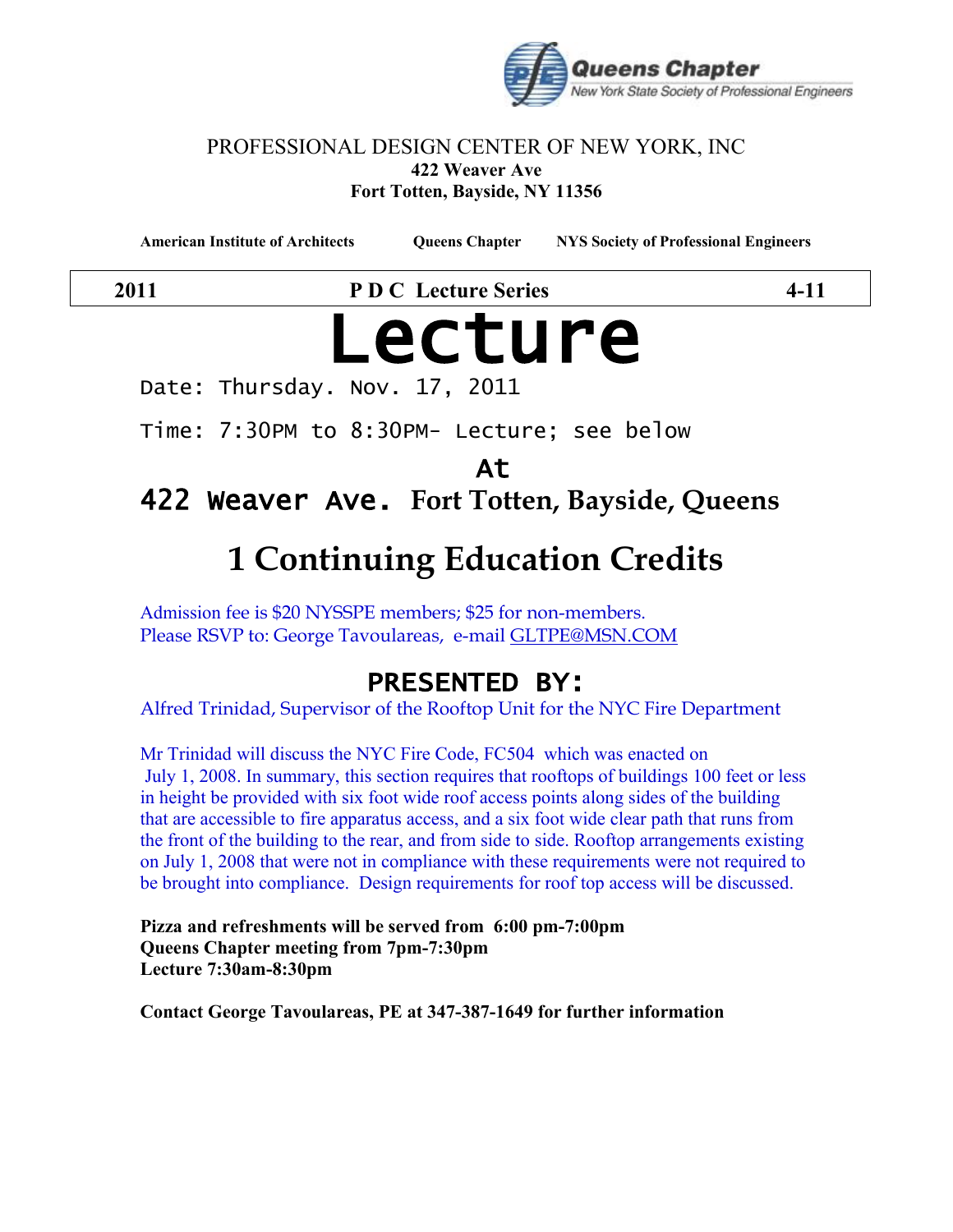## Professional Services Directory

The Queens Chapter of the NYSSPE recommends the advertisers listed below for their respective products or services. However,the Queens Chapter does not take responsibility for these advertisers products or services.

| Miles Fisher, P.E.<br><b>Fire and Building Code Services, Inc.</b><br>10 East Merrick Road, Suite 308<br>Valley Stream, New York 11580<br>Tel: 516-256-7780, Ext. 201<br>Fax: 516-256-7783<br>Cell: 516-779-7295<br>E-mail: miles@firecodeservices.com                             | SHAPIRO ENGINEERING, P.C.<br>ENVIRONMENTAL ENGINEERING . ENVIRONMENTAL LABORATORY<br>ELLIOT J. SHAPIRO, P.E.<br>Chairman, Board of Directors<br>ROBERT A. LO PINTO, P.E.<br>President<br>181 SOUTH FRANKLIN AVE., SUITE 305<br>VALLEY STREAM, NEW YORK 11581-1101<br>516 791-2300<br>(FAX) 516 791-0782<br>Email: shapiroengineers@worldnet.att.net |
|------------------------------------------------------------------------------------------------------------------------------------------------------------------------------------------------------------------------------------------------------------------------------------|-----------------------------------------------------------------------------------------------------------------------------------------------------------------------------------------------------------------------------------------------------------------------------------------------------------------------------------------------------|
| $(718)$ 274-4800<br>FAX (718) 274-4849<br><b>VALUE ENGINEERING</b><br>Consulting, P.C.<br><b>Engineers and Designers</b><br>30-05 30th AVENUE<br>GREGORY G GEORGES, P.E.<br>LONG ISLAND CITY, NY 11102<br><b>PRESIDENT</b>                                                         | ISSAM M. ABOURAFEH, P.E.<br>PROFESSIONAL ENGINEER<br>ENGINEERS<br><b>ARCHITECTS</b><br>PLANNERS<br><b>CROSS ISLAND PLAZA</b><br>133-33 BROOKVILLE BLVD., SUITE 208<br>ROSEDALE, NY 11422<br>EMAILI ISSAM@MA-ARCHITECTS.COM TEL (718) 276-9200<br>FAX (718) 276-0722                                                                                 |
| <u> Instant Microfilm Associates Inc</u><br>*Microfilming*Copies of Plans*<br>*PC Filing*DOB Forms*Typing<br>*Notary*Facsimiles*St Obstruction Bonds*<br>*Engineering & Architectural Services*<br>123-23 82 Avenue Kew Gardens NY 11415<br>Tel: 718 268 8600<br>Fax: 718 793-5247 | <b>SIDERIS ENGINEERS P.C.</b><br><b>Consulting Engineers</b><br>217-22 Northern Boulevard<br>Bayside, New York 11361<br>Tel 718-224-9091 Fax 718-224-9143<br>Chris M. Sideris, P.E. Filolaos T. Kefalas, P.E.<br>T.C. Sideris, P.E. (1923-2005)                                                                                                     |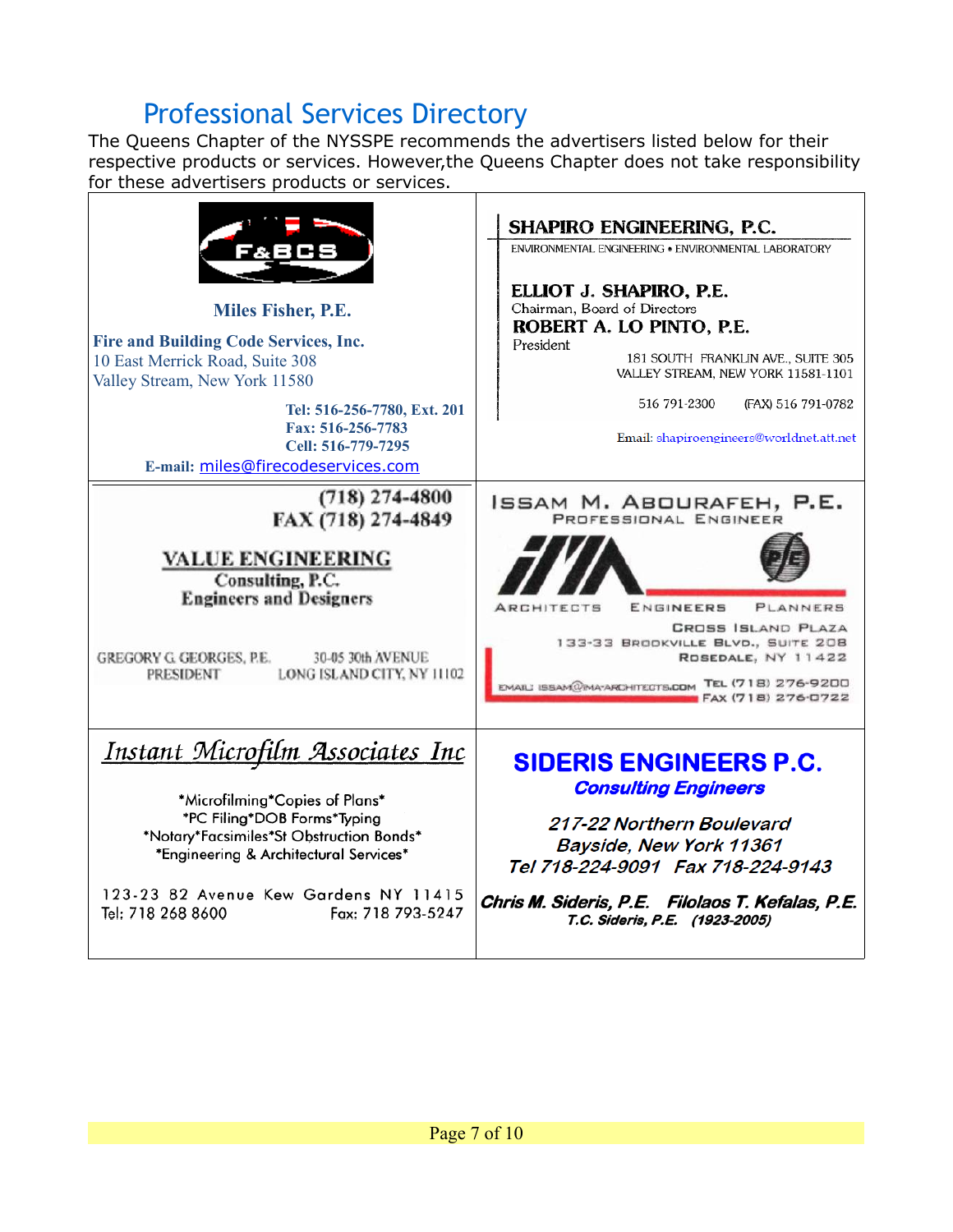The Queens Chapter of the NYSSPE recommends the advertisers listed below for their respective products or services. However,the Queens Chapter does not take responsibility for these advertisers products or services.

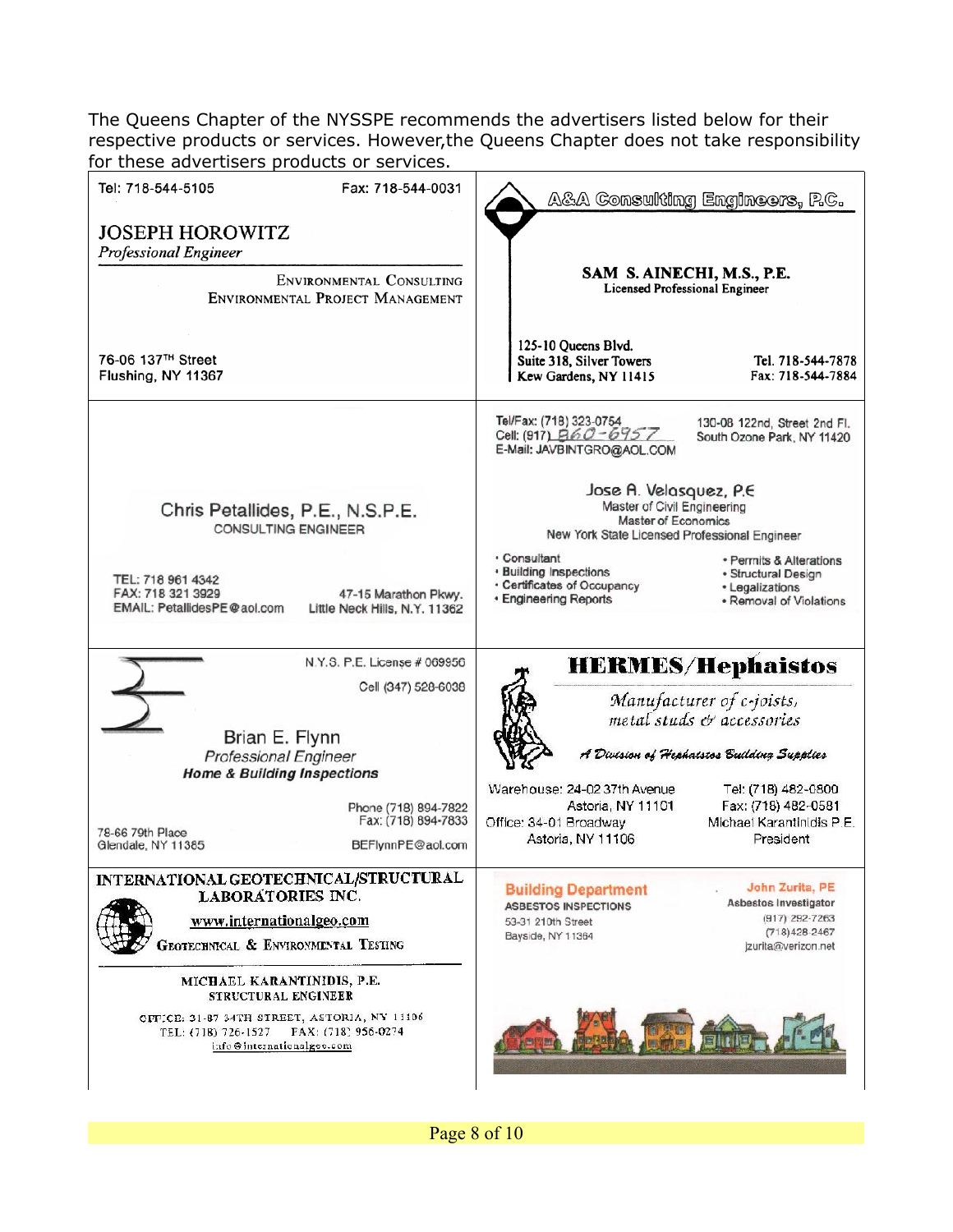The Queens Chapter of the NYSSPE recommends the advertisers listed below for their respective products or services. However,the Queens Chapter does not take responsibility for these advertisers products or services.